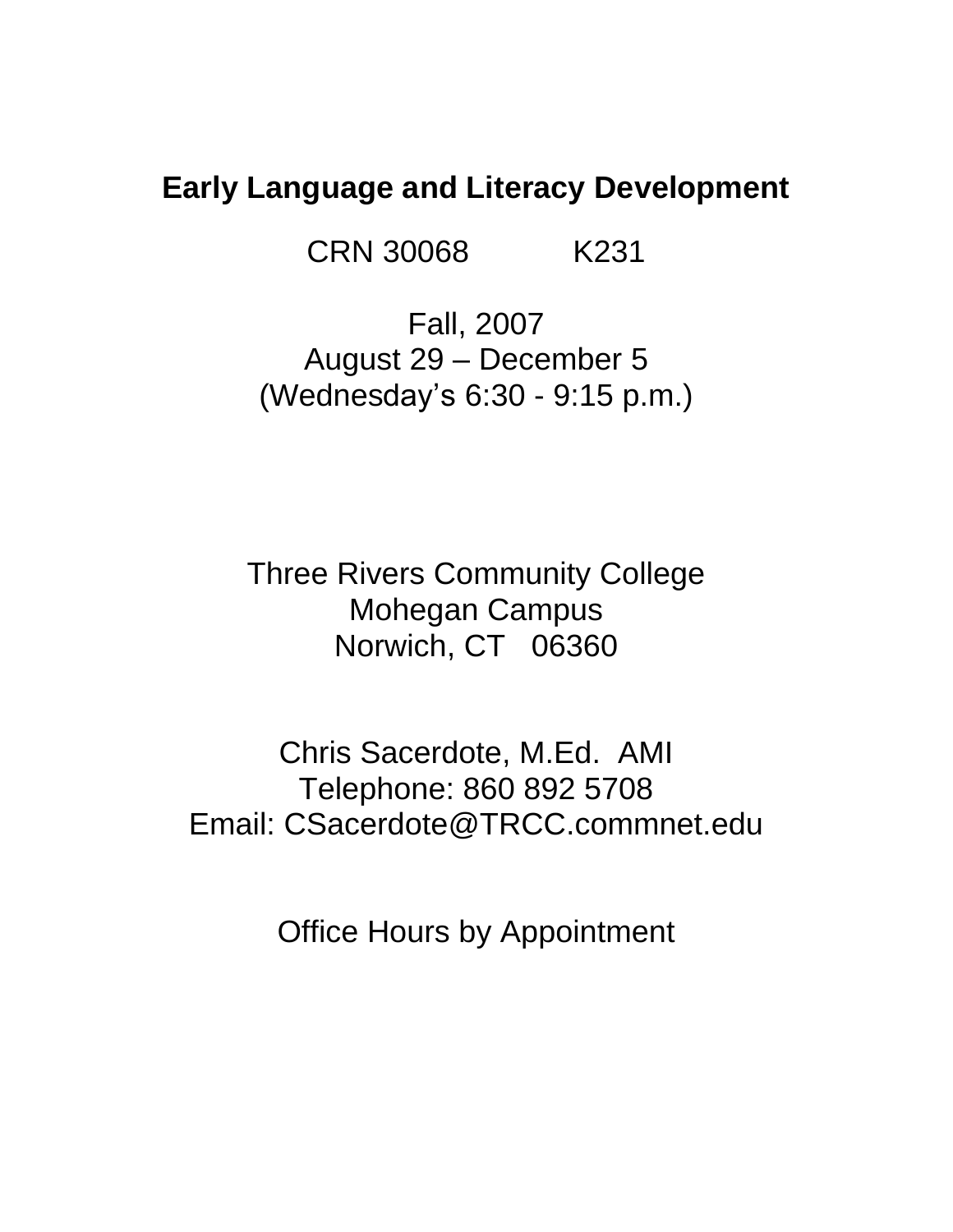# **K231 Early Language and Literacy Development 3 credits Course Description**:

The course introduces students to language and literacy development in the young child from birth to eight years old. Students will explore the early childhood language arts curriculum including speaking, listening, writing, and reading skills. An emphasis will be on the influence of child development milestones on an emerging literacy development. This course will also include experience in the creation of a literacy-rich environment that engages children in developmentally-appropriate language areas.

## **Learning Objectives:**

- 1. Describe language development in young children.
- 2. Identify teaching techniques and activities that promote language and literacy acquisition for English and non-English speaking children.
- 3. Demonstrate suggested read-out-loud techniques for groups.
- 4. Select quality books for young children.
- 5. Discuss a curriculum that promotes language and literacy.
- 6. Develop a literacy-rich environment.
- 7. Explain the role of play in language and literacy development.
- 8. Discuss print awareness and the relationship of sound to print.
- 9. Identify phonemes, phonological awareness and alphabetic principle activities.
- 10. Discuss parents as partners in extending literacy into the home.

## **Requirements:**

- 1. Reaction Paper
- 2. Literature Base Unit
- 3. Print Awareness
- 4. Children's Author Paper
- 5. Take Home Quiz
- 6. Final Quiz
- 7. Book Share
- 8. Attendance and Participation

#### **Assignments are expected on date due (see schedule). Absolutely NO assignments will be accepted after the last class.**

## **Required Text:**

Machado, Jeanne M., Early Childhood Experiences in Language Arts: Emerging Literacy, Canada: Delmar Learning, 2003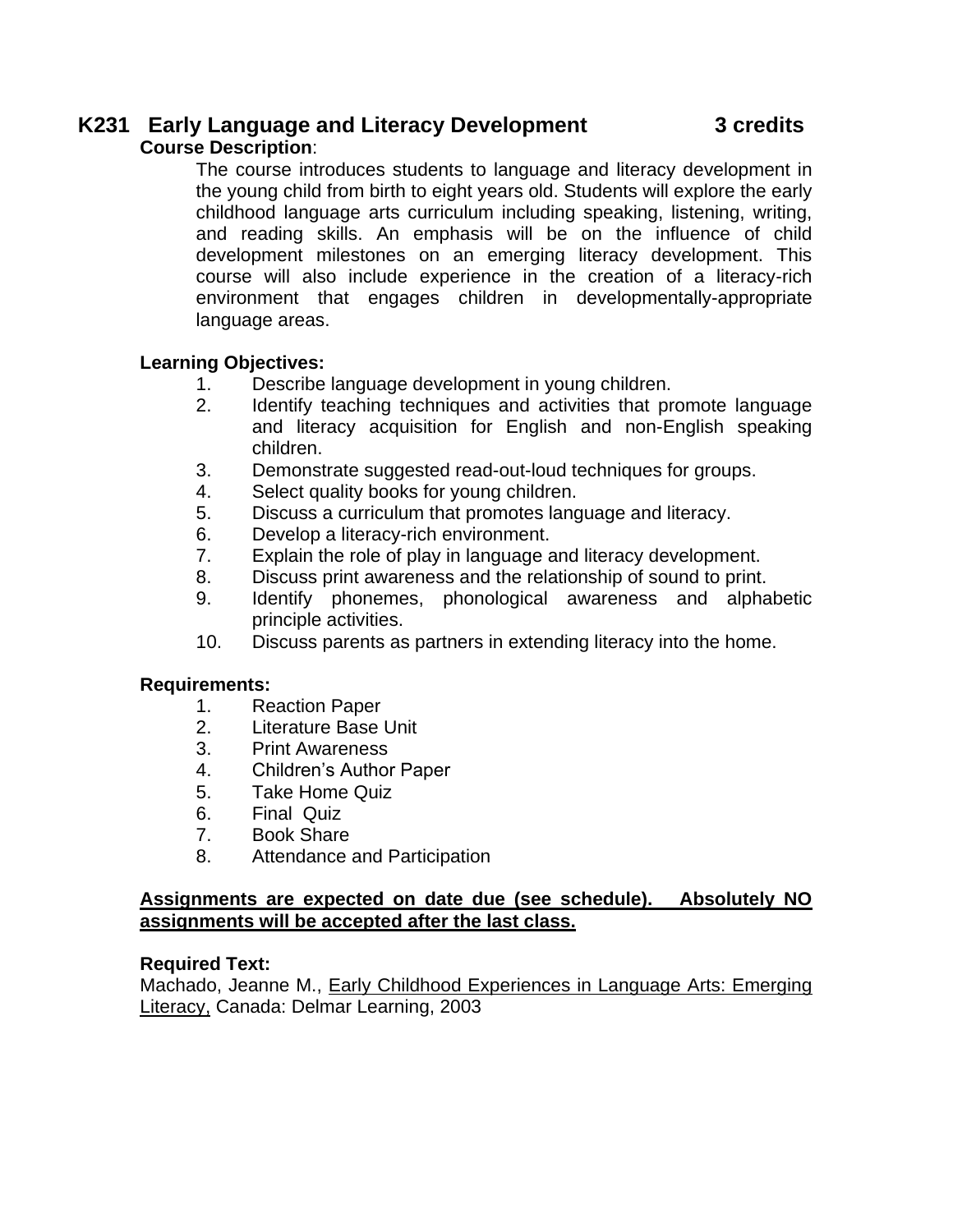# **Fall 2007 K231**

|                | <b>Date</b>      | <b>Covered in class</b>        | <b>Reading</b>            | <b>Due</b>               |
|----------------|------------------|--------------------------------|---------------------------|--------------------------|
| $\mathbf 1$    | Aug 29           | Overview, syllabus,            | Chapter 9                 | <b>Give out article</b>  |
|                |                  | children's books               | $P250 - 293$              | for Reaction             |
|                |                  |                                |                           | <b>Paper</b>             |
| $\overline{2}$ | Sept 5           | <b>Writing Print Awareness</b> | Chapter 16                | <b>Cereal Box</b>        |
|                |                  |                                | $P$ 466 $-$ 500           | <b>Reaction Paper</b>    |
|                |                  |                                |                           | <b>Due</b>               |
| 3              | 12               | Language Development           | Chapter $1 - 4$           | <b>Literature Base</b>   |
|                |                  |                                | $P_4 - 112$               | <b>Unit Topic Due</b>    |
|                |                  |                                |                           | <b>Children Author</b>   |
|                |                  |                                |                           | name for approval        |
| 4              | 19               | Language arts programs         | Chapters 5-7              | <b>Print Awareness</b>   |
| 5              | 26               |                                | P 120 - 219               | <b>Part I Due</b>        |
|                |                  | <b>Listening Skills</b>        | Chapter 8                 | <b>Children's Author</b> |
| 6              | 3<br>Oct         |                                | p 226 - 244<br>Chapter 10 | <b>Paper Due</b>         |
|                |                  | <b>Story Telling</b>           | $P$ 305 - 321             |                          |
| $\overline{7}$ | 10               | Poetry                         | Chapter 11                | <b>Print Awareness</b>   |
|                |                  |                                | $P333 - 339$              | <b>Part II Due</b>       |
| 8              | 17               | <b>Flannel Board</b>           | Chapter 12                |                          |
|                |                  |                                | $P$ 349 - 354             |                          |
| 9              | 24               | Speech Growth & Goals          | Chapter 13 & 14           | <b>Literature Base</b>   |
|                |                  | Gathering                      | $P$ 382 - 444             | <b>Unit Due</b>          |
|                | 31               | Halloween                      |                           |                          |
| 10             | Nov <sub>7</sub> | <b>Speech Growth</b>           | Chapter 15                |                          |
|                |                  | <b>Puppets</b>                 | $P$ 436 - 444             |                          |
| 11             | 14               | Reading                        | Chapter 17                | <b>Give out Take</b>     |
|                |                  |                                | $P520 - 545$              | Home                     |
|                | 21               | Happy Thanksgiving!            |                           |                          |
| 12             | 28               | Reading                        | Chapter 18                | <b>Take Home Quiz</b>    |
|                |                  |                                | P 554 - 566               | <b>Due</b>               |
| 13             | Dec<br>5         |                                |                           | <b>Quiz in Class</b>     |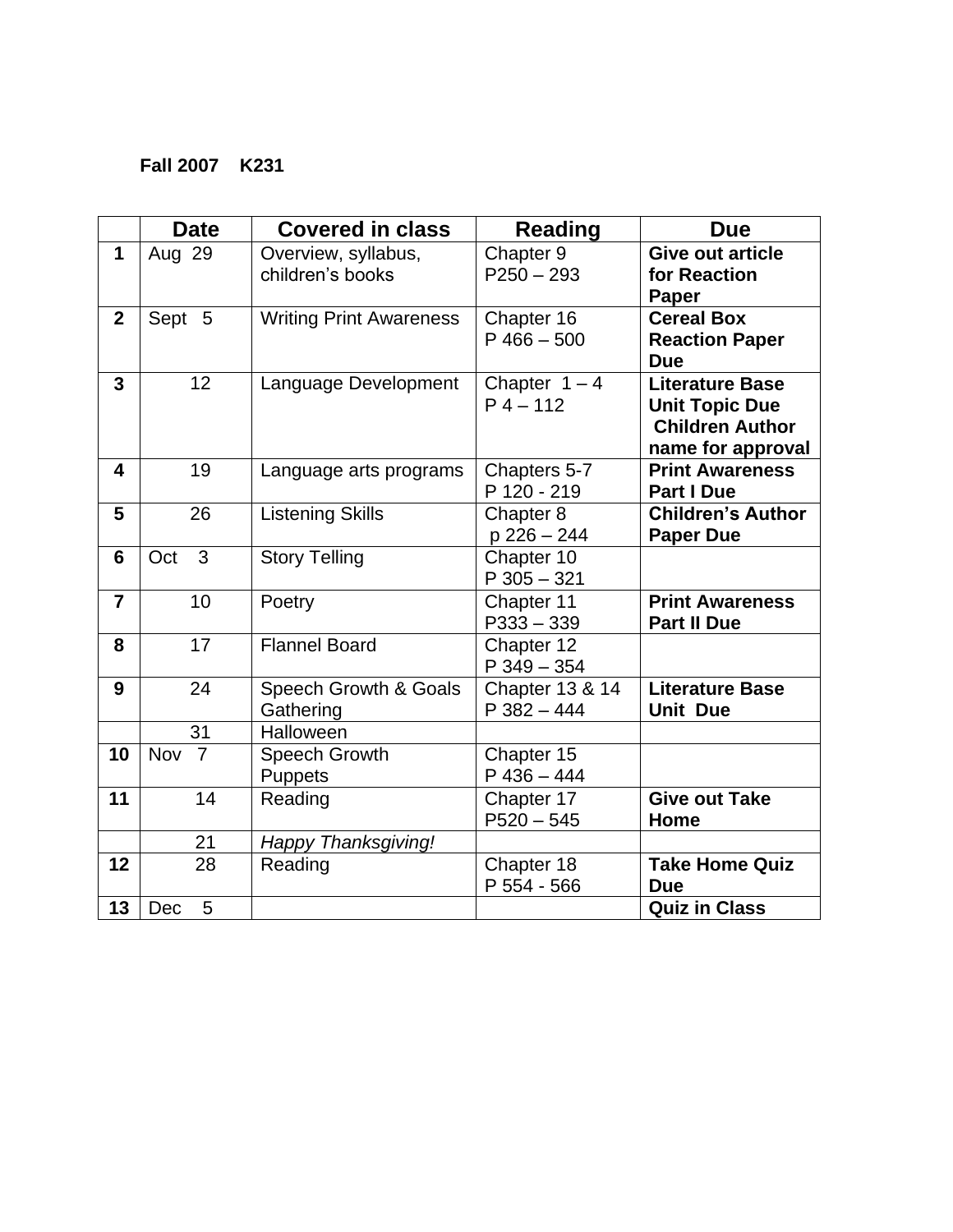# **Fall 2007 K231**

#### **Course Evaluation**

The evaluation process will be computed based on the points received for the assignments

| Grade | <b>Equivalent</b> | <b>Quality Points</b> |
|-------|-------------------|-----------------------|
| A     | $941 - 1000$      | 4.0                   |
| A-    | $891 - 940$       | 3.7                   |
| B+    | $861 - 890$       | 3.3                   |
| B     | $821 - 860$       | 3.0                   |
| B-    | $791 - 820$       | 2.7                   |
| C+    | $761 - 790$       | 2.3                   |
| C.    | $721 - 760$       | 2.0                   |
| $C -$ | $691 - 720$       | 1.7                   |
| D+    | $661 - 690$       | 1.3                   |
| D     | $621 - 660$       | 1.0                   |
| D-    | $600 - 620$       | 0.7                   |
| F     |                   | 0.0                   |

#### **Attendance**

This course is designed in such a way that a student should get more from the in class activities than from the text alone. Therefore, students who are registered for this course are naturally expected to attend class and participate in class.

## **Academic Integrity Policy**

Academic integrity is essential to a useful education. Failure to act with academic integrity severely limits a person's ability to success in the classroom and beyond. Furthermore, academic dishonesty erodes the legitimacy of every degree awarded by the College. In this class and in the course of your academic career, present only your own best work; clearly document the sources of the material you use from others; and act at all times with honor.

## **College Withdrawal Policy**

Students may withdraw, in writing at the Registrar's Office, for any reason until the end of the 10th week of classes. From the 11th week through the end of the 13th week, a student may withdraw with the signature of the instructor or advisor.

## **Disabilities Statement**

If you have a hidden or visible disability which may require classroom or testtaking modifications, please see me as soon as possible. If you have not already done so, you may choose to notify and consult with Chris Scarborough, who is coordinating services to students with disabilities, or Judy Hillburger, Disabled Student Counselor.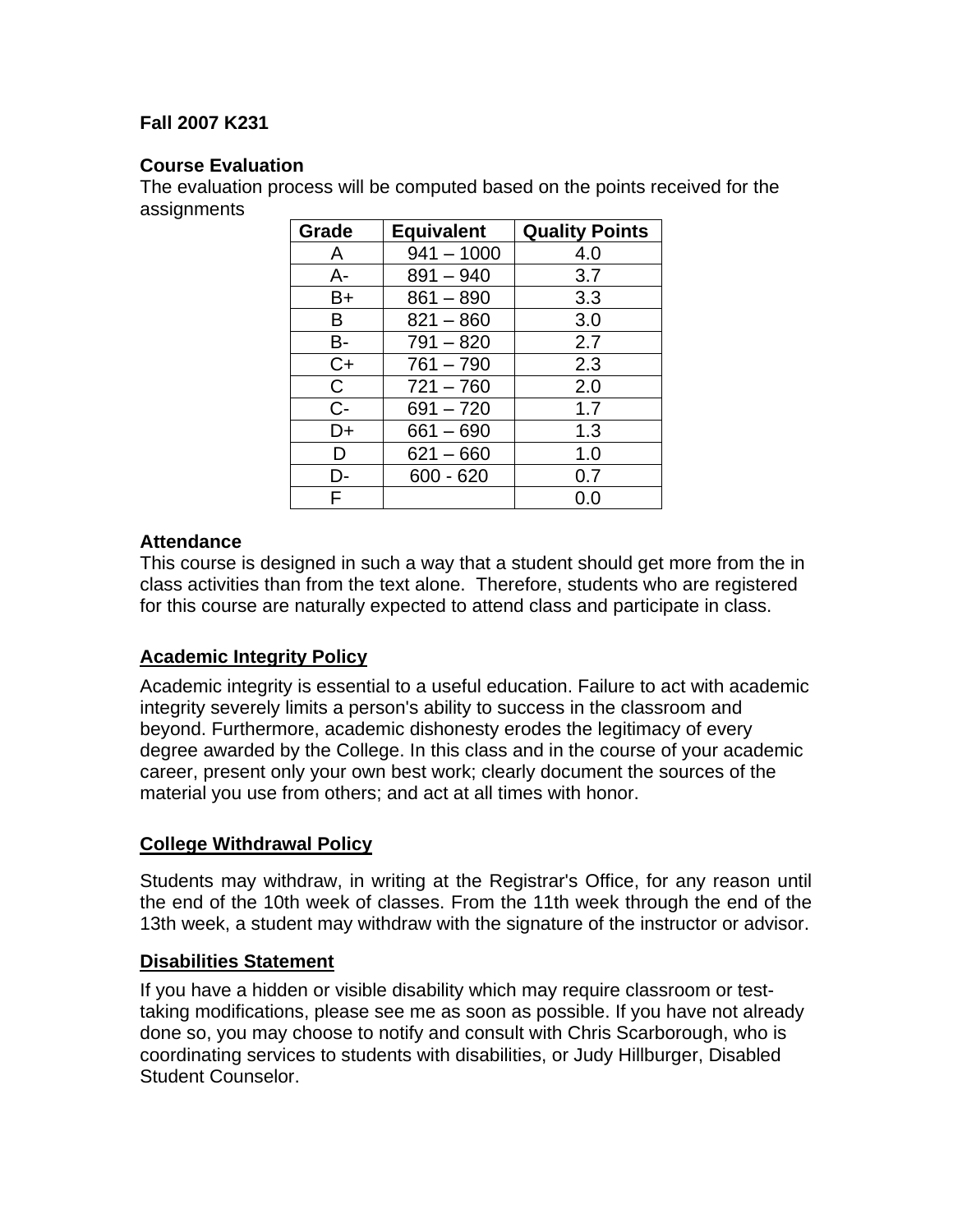#### **Fall 2007 K231**

#### **Cellular Phones and Beepers**

Students are notified that cellular phones and beepers are allowed in class or in the Learning Resource Center only if they are turned off or turned to a silent mode. Under no circumstances are phones to be answered in class. When there are extenuating circumstances that require that a student be available by phone or beeper, the student should speak to the instructor prior to class, so that together they can arrive at an agreement.

#### **Withdraw Policy**

Students may withdraw in writing at the Registrar's Office, for any reason until the end of the 10<sup>th</sup> week of classes. From the 11<sup>th</sup> week through the end of the 13<sup>th</sup> week, a student may withdraw with the signature of the instructor or advisor.

## **FALL 2007**

Aug. 27 **Classes Begin** / Late Registration Begins

Add/Drop Period Begins

Sept. 3 Labor Day - **College Closed**

Instructor's Signature Required to Add Classes

- Sept. 9 Last Day of Add/Drop and Partial Tuition Refund
- Sept 15 Constitution Day **Classes In Session**
- Sept 21 System Professional Day / **Classes In Session**
- Sept 23 Last Day to Select Audit Option
- Oct. 8 Columbus Day Observed **Classes NOT in Session**
- Oct. 29 Last Day to Select Pass / Fail Option Last Day to Submit Incomplete Work from Spring '07 and Summer '07 Semesters
- Nov. 12 Veteran's Day Observed **Classes in Session**

Nov. 15 Last day to apply for Spring (May '08) and for Summer (August '08) completers who wish to attend the May '08 ceremony

Nov. 20-21**Classes Not in Session**, but Make-up/Supplemental sessions may be scheduled

#### Nov. 22-25Thanksgiving Recess - **College Closed**

- Dec. 3 Last Day to Withdraw from Classes
- Dec. 10 Last Day of Classes
- Dec. 11-19Class/lab, makeup/supplemental sessions or final exam week
- Dec. 22 Final Grades Due Registrar's Office
- Dec. 25 Holiday Recess **College Closed**
- Dec. 31 Grades available on web